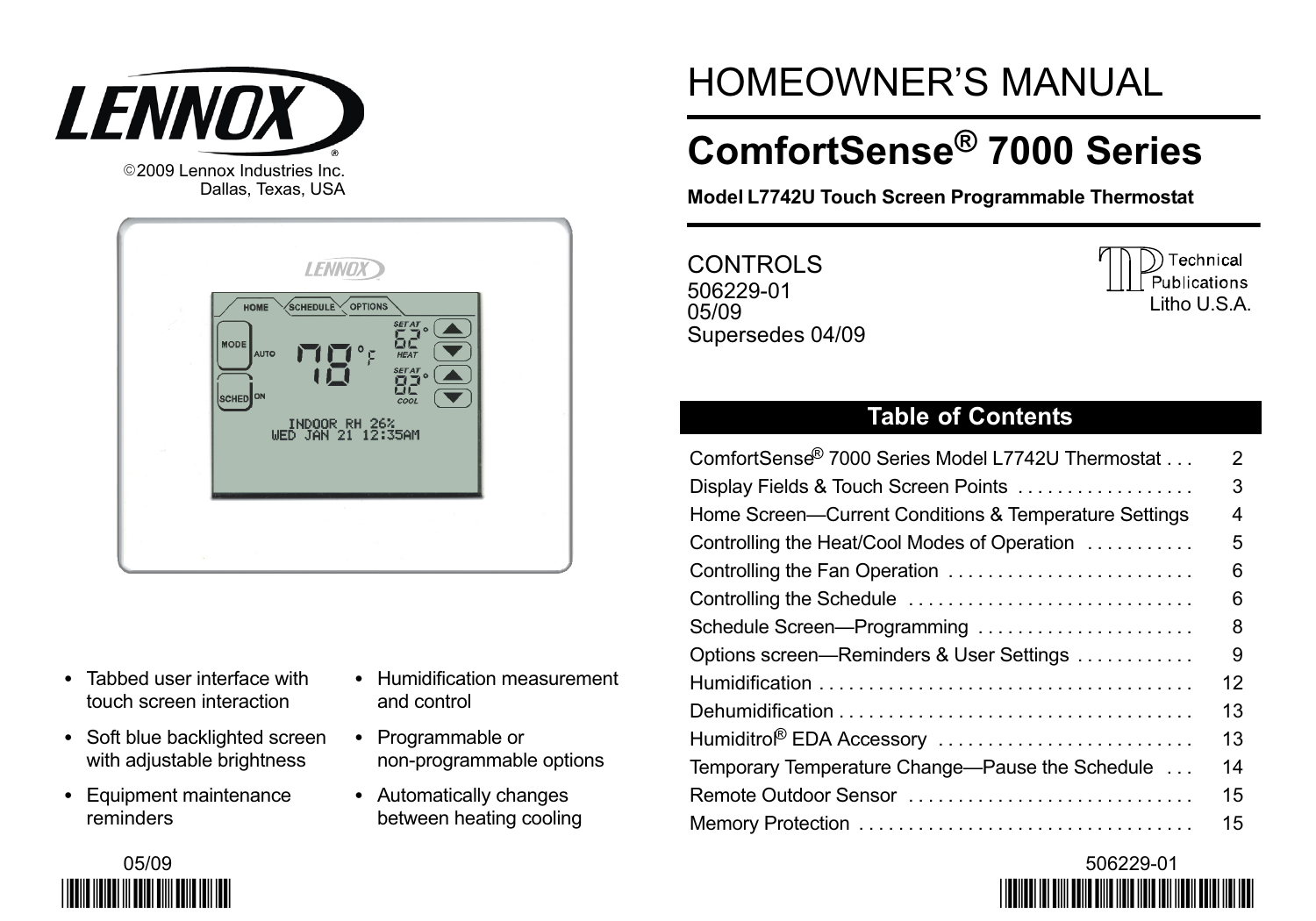## <span id="page-1-0"></span>ComfortSense® 7000 Series Model L7742U Thermostat

The ComfortSense<sup>®</sup> 7000 Series Model L7742U thermostat is an electronic 7−day, universal, multi−stage, programmable, touch screen thermostat. It also offers enhanced capabilities including humidification / dehumidification / dewpoint measurement and control, Humiditrol® EDA (Enhanced Dehumidification Accessory) control, and equipment maintenance reminders.

- . Large, clear display with soft blue backlight shows the current and set temperature, day/date/time, indoor relative humidity and outdoor temperature (if optional outdoor sensor is used).
- $\bullet$ Dehumidification measurement and control
- $\bullet$ Humiditro<sup>®</sup> EDA capability
- $\bullet$ Dew point adjustment control
- $\bullet$  Menu−driven programming guides user through the scheduling process showing only necessary information on each screen.
- . Ergonomic design.
- . Smooth Setback Recovery starts system early to achieve setpoint at start of program period.
- $\bullet$ Compressor short−cycle protection (5 minutes).
- . Real−time clock keeps time during power failures and automatically adjusts for daylight savings time and leap year.
- . Maintenance reminders let user know when to service or replace filters, humidifier pads, ultraviolet lamps, plus two user or installer defined custom reminders.
- . Program Hold options allow user to override the program schedule as desired by time and date.
- $\bullet$ Select individual days or groups of days to set programming.
- $\bullet$  Programmable fan offers increased performance when combined with whole home indoor air quality products.
- . Outdoor temperature display (with optional outdoor sensor) shows current outdoor temperature.

Your installer has set up your thermostat based on the type of heating and cooling system and accessories that your thermostat connects to. This booklet details user settings available to you that will give you as much functionality and control as you want.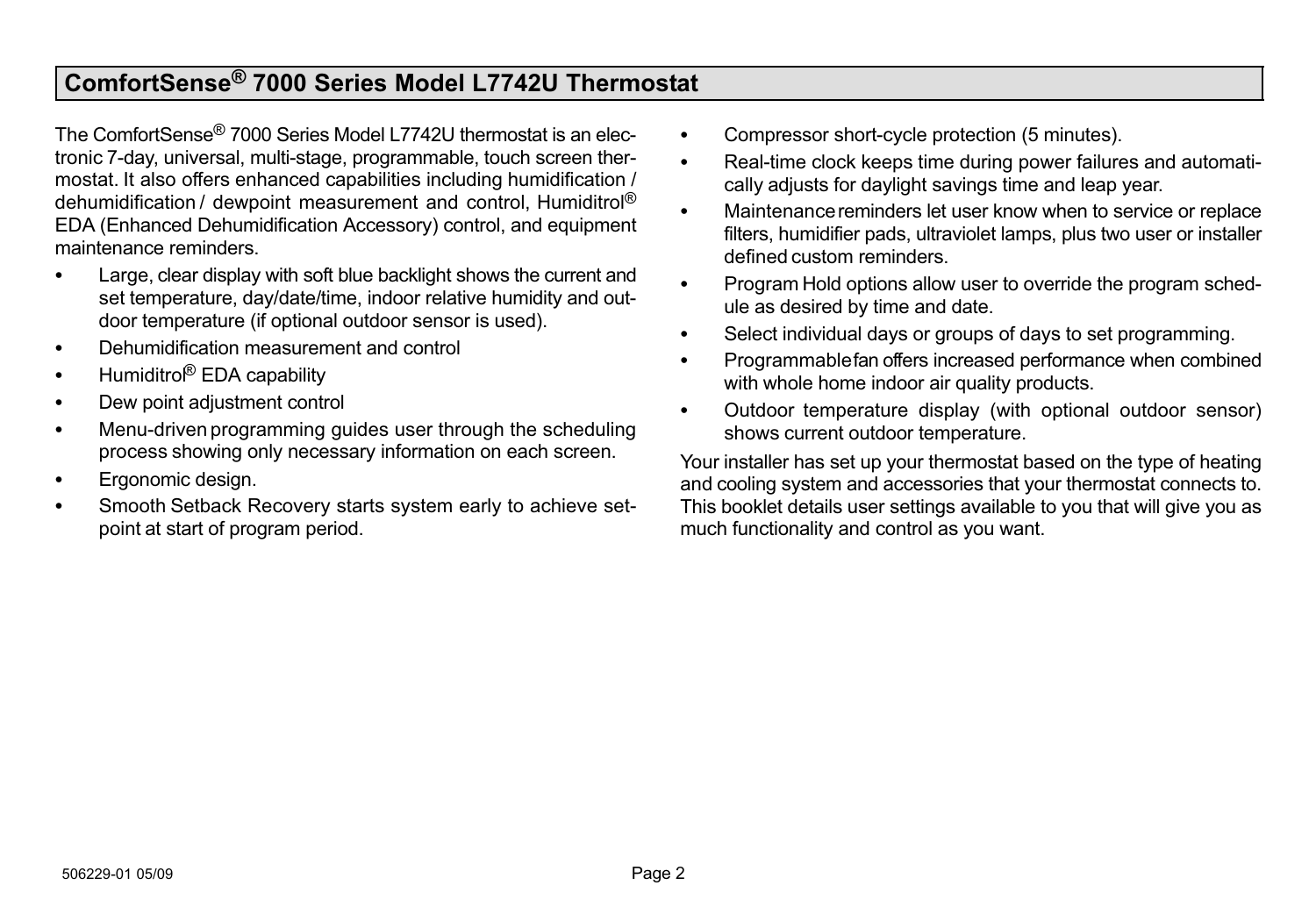#### <span id="page-2-0"></span>Touch Screen Display



#### Figure 1. Touch-screen display

Press the screen anywhere − the first press turns on the backlight.

- A Selection Tabs − Press to select: HOME (normal display), SCHEDULE (for programming), OPTIONS (to set fan operation, alerts, service reminders, and other user and installer settings).
- B MODE press to cycle through HEAT, COOL, AUTO (autochangeover), OFF, EM HEAT (emergency heat).
- C SCHED (schedule) − press to change between ON and OFF.
- D Displays room temperature.
- E Displays the current operation SET AT point(s). If MODE is set to AUTO (autochangeover), both HEAT and COOL setpoints are displayed.
- F Up/down arrows used for adjusting temperature up or down; if in AUTO (autochangeover) mode, two sets of up/down arrows appear.
- G Information display area, displays different information depending on the tab selected:
	- HOME tab: displays outdoor temperature (if outdoor sensor X2658 is installed), indoor relative humidity (RH), which mode is calling, hold settings information, service reminders.
	- **SCHEDULE tab: displays the event being programmed;**
	- OPTIONS tab: displays a scrolling list of installer- and user−adjustable parameters, including filter and service reminder periods, etc.
- H Schedule time adjustment, User/Installer Settings up/down arrows:
	- HOME screen: not visible except when executing a HOLD SETTING)
	- SCHEDULE and OPTION screens: used to adjust schedule and option settings.
- I Dynamic keys − not visible in HOME screen unless executing a HOLD SETTING. For SCHEDULE and OPTIONS settings, these keys appear and change depending on the selection. See the schedule and options sections for details.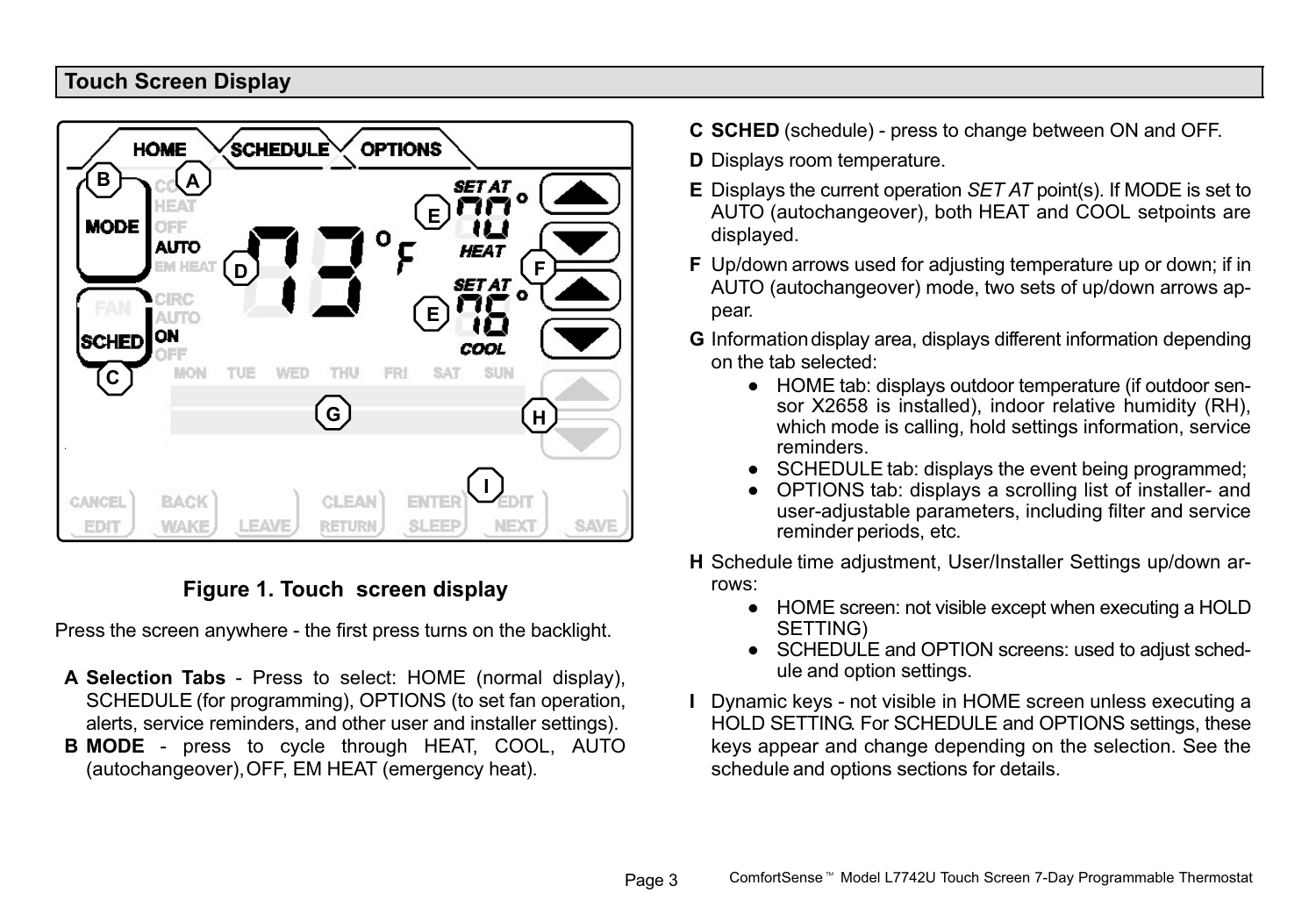### <span id="page-3-0"></span>Home Screen-Current Conditions & Temperature Settings



Figure 2. Home Screen

The HOME screen (figure 2) displays indoor temperature and outdoor temperature if the outdoor sensor is installed. Other system operational information, such as indoor relative humidity (if turned on in user settings), dehumidifying, cooling or heating, will alternately be displayed in the information display.

Equipment operation information appears in the boxes along the left side of the home screen to indicate cooling or heating equipment operation setting, and whether scheduled programming is ON or OFF. From these boxes, users can change the unit's mode to HEAT, COOL, AUTO (autochangeover − default), EM HEAT (emergency heat for heat pump applications including dual fuel and HP with Electric Heat), or OFF.

The user can also decide whether to operate the unit per the programmable schedule, or in a non−programmable mode using the SCHED box.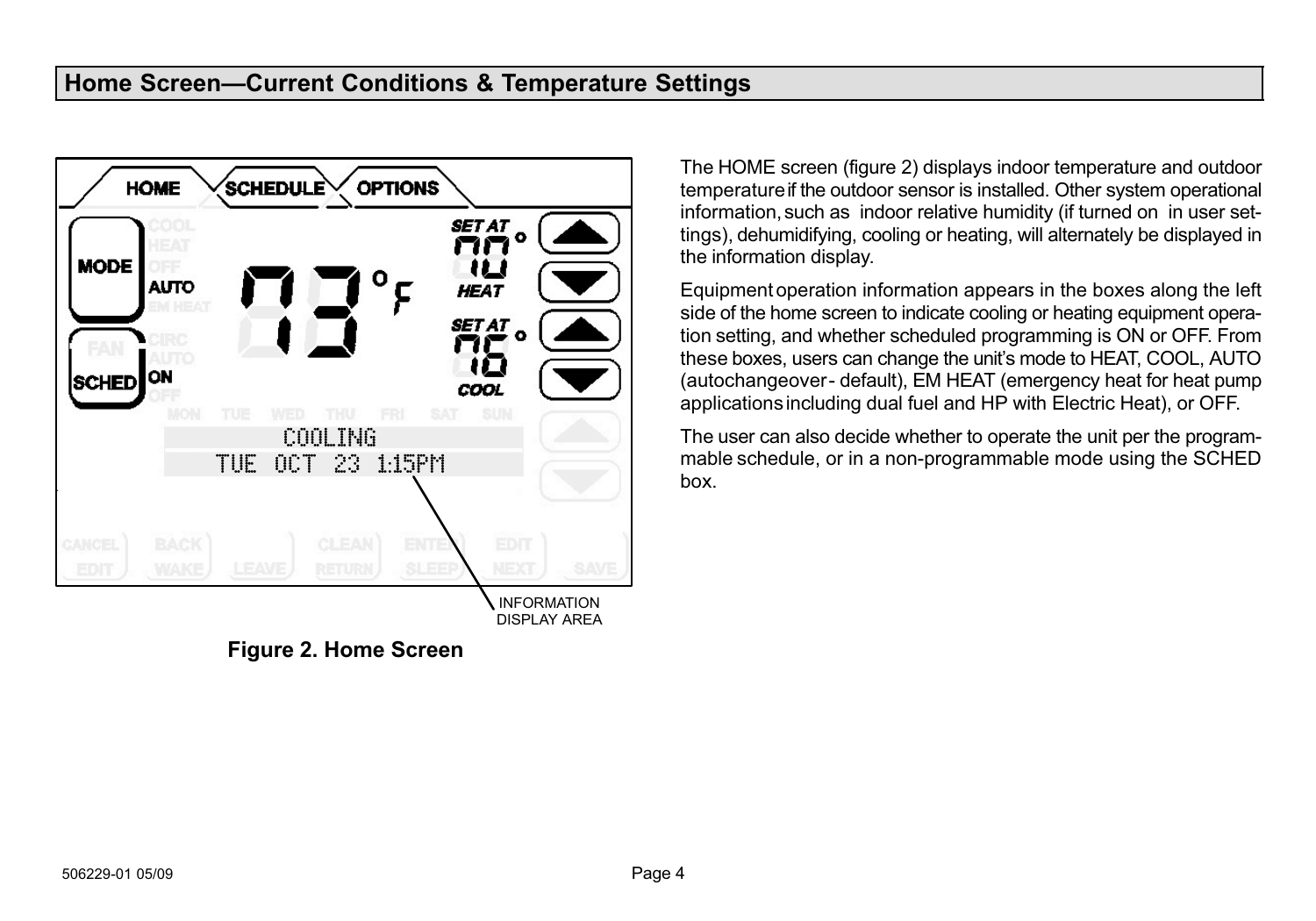## <span id="page-4-0"></span>Controlling the Heat/Cool Modes of Operation



On initial power up or after an a power loss over 2 hours, the thermostat powers up at the HOME screen in the AUTO position. If it powers up after a power loss of less than 2 hours, it assumes the last mode set. Pressing MODE repeatedly scrolls through all the modes-AUTO, EM HEAT, COOL, HEAT, then back to OFF.

HEAT, COOL and OFF modes are as each name implies. AUTO (autochangeover) allows the thermostat to switch between Heating and Cooling, whichever mode is dictated by the indoor temperature.

EM HEAT (emergency heat) bypasses the first stage of heating (any stage[s] of heat pump heating) and goes directly to the heat stage used for maximum heating to more quickly warm a very cold house.

When the indoor temperature decreases or increases, the HEATING or COOLING cycle will turn on based on the displayed mode. When the HVAC system is on, the INFORMATION DISPLAY AREA (shown in figure 3) will display one or several operational messages (listed in the table below). If the outdoor sensor is connected, and is turned on in both installer and user settings, outdoor temperature will be included in the displays. The table below summarizes the information messages.

When the faults, errors, and service information displays appear, dynamic keys will appear under the second line entries, REMIND, CLEAR, SERVICE, or RESET. Press the box to perform the action.



#### Figure 3. Selecting Mode of Operation

| <b>Faults, Errors, and Service Information</b>             |                       | <b>Operating Information</b>                                                  |
|------------------------------------------------------------|-----------------------|-------------------------------------------------------------------------------|
| TEMP SENSOR ERROR, MEMORY ERROR                            | Top line: fault/error | SET DATE/TIME<br>[First time start up msg]                                    |
| CALL FOR SERVICE                                           | Bot. line: action     | Default DATE/TIME (MON JAN 1 12:00 PM)                                        |
| NO OUTDOOR SENSOR                                          | Top line: fault/error | HEATING, COOLING, HUMIDIFYING, DEHUMIDIFYING,<br>Top line: operation msgs     |
| CALL DEALER INFO                                           | Bot. line: action     | SYSTEM OFF, OUTDOOR TEMP xxF, INDOOR RH xxX,                                  |
|                                                            |                       | MON SEP 24 3:00 PM<br>Bottom line: date & time                                |
| REPLACE: MEDIA FILTER: UV LAMP: HUM PAD: METAL INSERT      | Top line: serv. reg'd | SCHEDULE ON, SCHEDULE OFF, WAIT, FAN ON, FAN CIRC<br>Top line: operation msgs |
| REMIND<br>RESET                                            | Bot, line: action     | Bottom line: date & time<br>MON SEP 24 3:00 PM                                |
| ROUTINE SYS CHECK-UP                                       | Top line: serv. reg'd | HOLD SETTING UNTIL<br>PRESS SCHED TO<br>[Alternating msgs during              |
| REMIND<br>RESET                                            | Bot. line: action     | a held schedule]<br>MON SEP 24 3:00 PM<br>RESUME PROGRAM                      |
| NO OUTDOOR SENSOR, HUM SENSOR ERROR, HVAC ERROR DETECTED   | Top line: fault/error |                                                                               |
| REMIND<br>SERVICE                                          | Bot. line: action     |                                                                               |
| DEALER INFORMATION (Edited to show dealer contact informa- | Contact               |                                                                               |
| tion [2 lines])                                            | Installing Dealer     |                                                                               |

#### Information Display Area table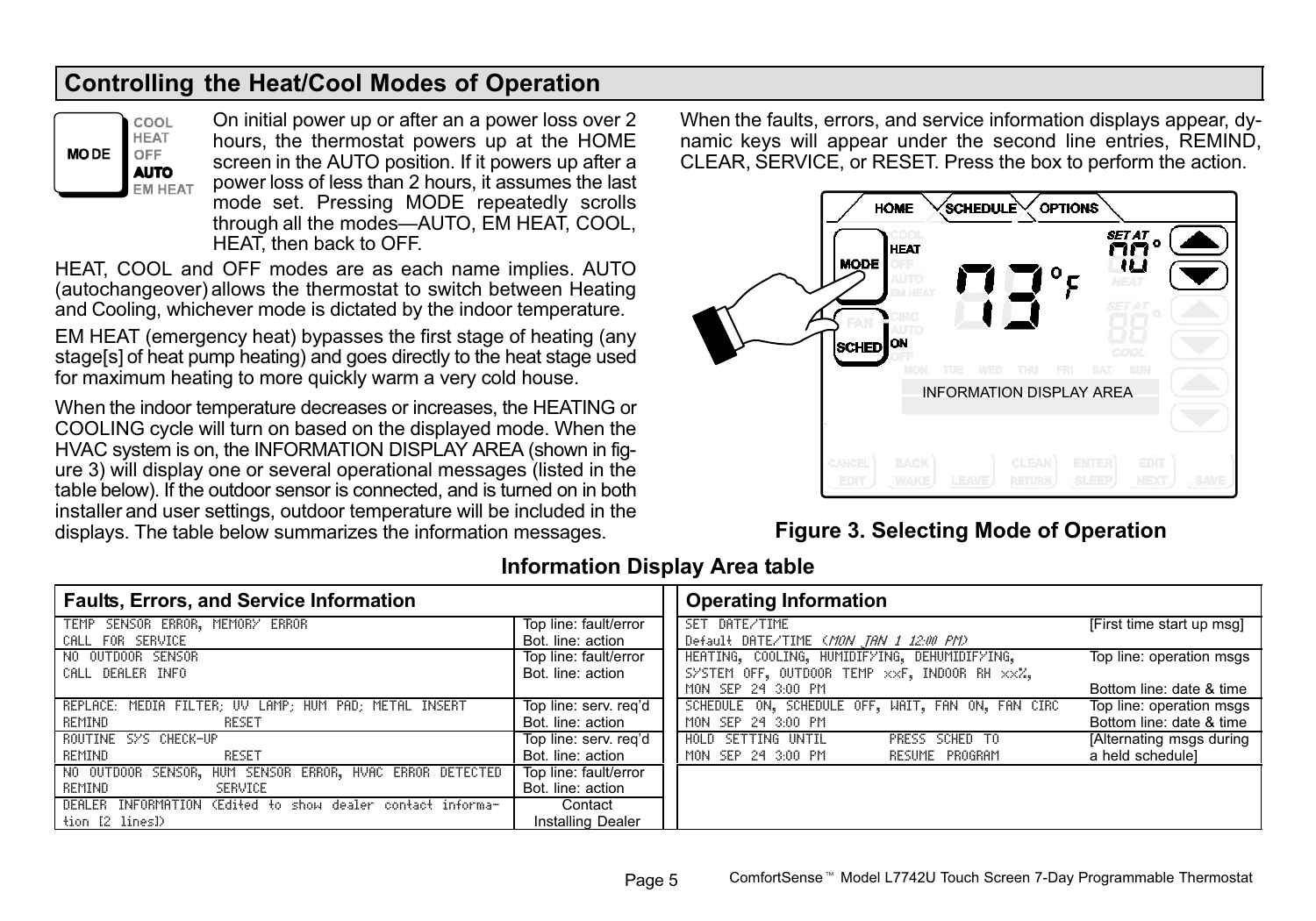## <span id="page-5-0"></span>Controlling the Fan Operation

#### Fan Modes



If backlight is not on continuous, press the screen anywhere to turn on the backlight. Press the OPTIONS tab to access the FAN mode control.

Press FAN button; repeated presses scroll through all the modes, AUTO, ON, and CIRC (circulate).

- . • AUTO--the fan is following schedule.
- . • ON—the fan is NOT following the schedule and runs continuously until it is changed from the OPTIONS screen.
- $\bullet$ • CIRC—the fan is following schedule and cycles during periods of equipment inactivity. Cycle time is dependent on user settings FAN CIRCULATE [\(Page 10](#page-9-0)).

If FAN mode displays AUTO and ON or CIRC was selected during scheduling for the current period, the thermostat will indicate the current fan mode in the information display (FAN ON or FAN CIRC).

In the CIRC mode, the user can cycle the fan for a programmed percentage of active time per hour, during periods of equipment inactivity (i.e., heating or cooling equipment not running). The fan is ON for 5 minutes at a time. The user may change the percentage of ON time that the fan is on (see FAN CIRCULATE [[Page 10\]](#page-9-0)):

#### Fan Program

The user can program the fan to be ON, AUTO, or CIRC during a program event period. While scheduling the event, if the fan is set to ON, it will remain on during the entire event. If it is set to CIRC, it will circulate during equipment inactivity per user programmable cycles (see FAN CIRCULATE, [Page 10](#page-9-0)). If set to AUTO, the fan will come on with the equipment to serve the heating/cooling demand and go off accordingly.

NOTE − When the OPTIONS screen FAN mode is changed to ON or CIRC, whatever was scheduled is ignored − the fan will either be ON or it will CIRCULATE per the user−programmed intervals (USER SETTINGS − FAN CIRCULATE [\(Page 10](#page-9-0)). When FAN − AUTO is selected in the OPTIONS screen, the schedule IS followed.

In the CIRC mode, the user can cycle the fan for a programmed percentage of active time per hour, during periods of equipment inactivity (i.e., heating or cooling equipment not running). The fan is ON for 5 minutes at a time. The user may change the percentage of ON time that the fan is on (see FAN CIRCULATE [[Page 10\]](#page-9-0)):

## Controlling the Schedule

| <b>SCHED</b> | ON<br>FF |
|--------------|----------|

If backlight is not on continuous, press the screen anywhere to turn on the backlight.

From the HOME screen press SCHED; repeated presses toggle the schedule ON and OFF. If ON, the system follows the program developed by the user [\(Page 7\)](#page-6-0).

If OFF, the system operates as a non-programmable thermostat—the user must make changes when desired. The autochangeover feature continues to operate based on the manual user inputs.

The fan mode is displayed on the SCHEDULE screen when programming the thermostat and can be changed only during schedule editing (after EDIT is pressed). Fan settings in OPTIONS screen will OVER-RIDE the scheduled fan operation.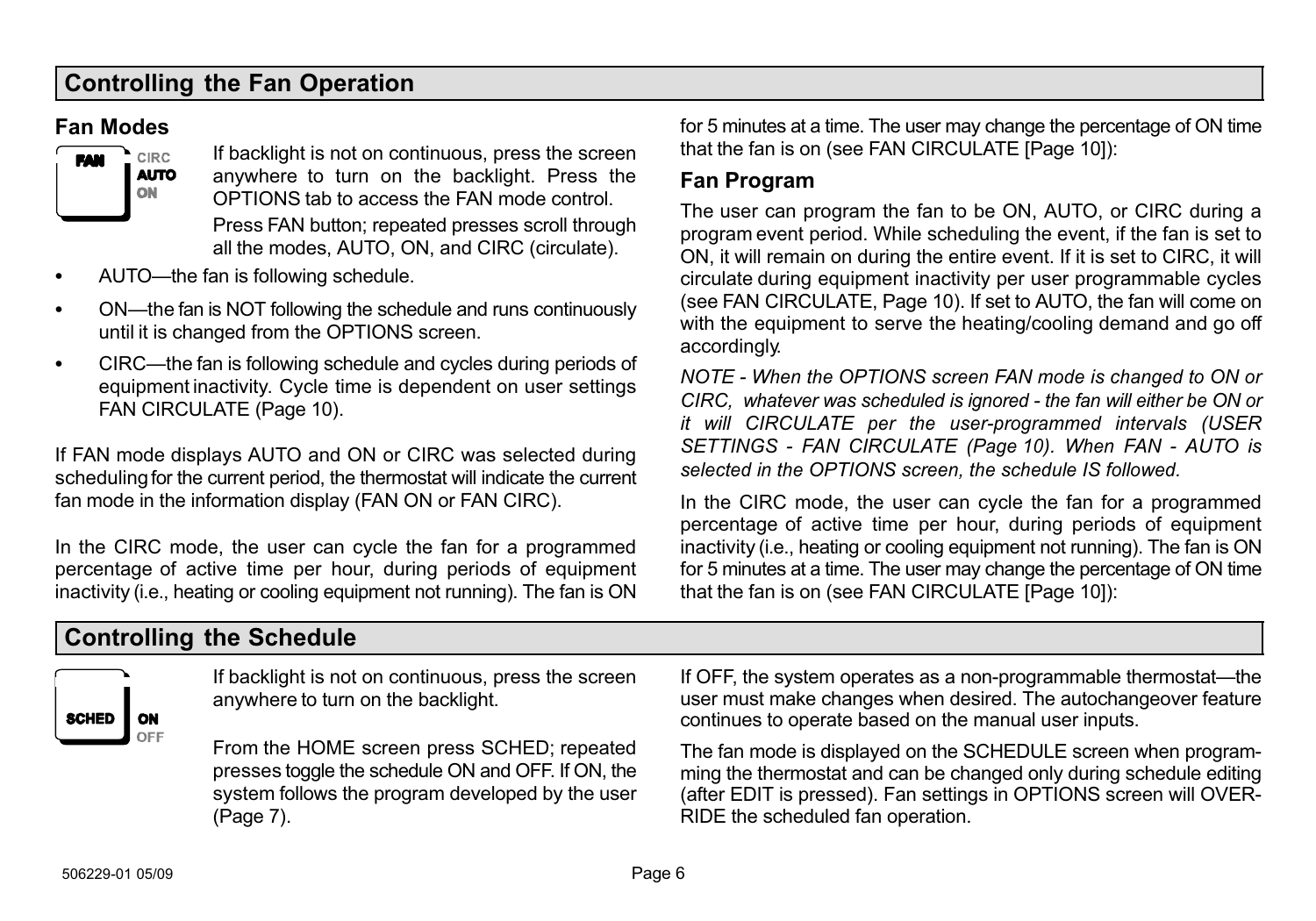#### <span id="page-6-0"></span>Schedule tab-Programming

If backlight is not on continuous, press the screen anywhere to turn on the backlight. Press the SCHEDULE tab along the top of the screen. The display changes to programming mode (figure 4) and shows the current settings.

**EVENTS DAILY 2 OR 4**—The thermostat may be programmed for two or four (default) events per day. The names for the events are: WAKE, LEAVE, RETURN, and SLEEP. The selected time for an event to occur is based on when you want the event to **begin**. Four events (default) are common for working households. To change to two events per day, see page [10](#page-9-0). When set for two events per day, the display would appear as: WAKE (or SLEEP) PERIOD BEGINS".



Figure 4. Schedule Screen

Programming may be performed in groups of days or individual days, as follows:

- A MON TO SUN − allows every day to be set the same.
- **B** MON TO FRI (weekday programming) and SAT TO SUN (weekend programming).
- C MONDAY through SUNDAY allows individual days of the week to be programmed separately.

NOTE − After using one of the groups of days described above, the program allows you to subsequently change individual days to suit your needs.

To get to the different groupings of days, press EDIT, then press NEXT repeatedly to scroll to the desired grouping.

## Programming Complexity

The programming process for groups of days or individual days is the same, except in the amount of times required to go through the process.

Full Week—The least complex program is the full week "MON TO SUN" program, wherein the events for every day of the week are the same. This requires one time through the event programming process.

Work Week—Next in complexity to the full week program is the work week program wherein the events are set for a typical work week (MON TO FRI) and different events are set for the weekend (SAT TO SUN). This requires two times through the events.

Day by Day—Most complex because this requires going through the programming process 7 times.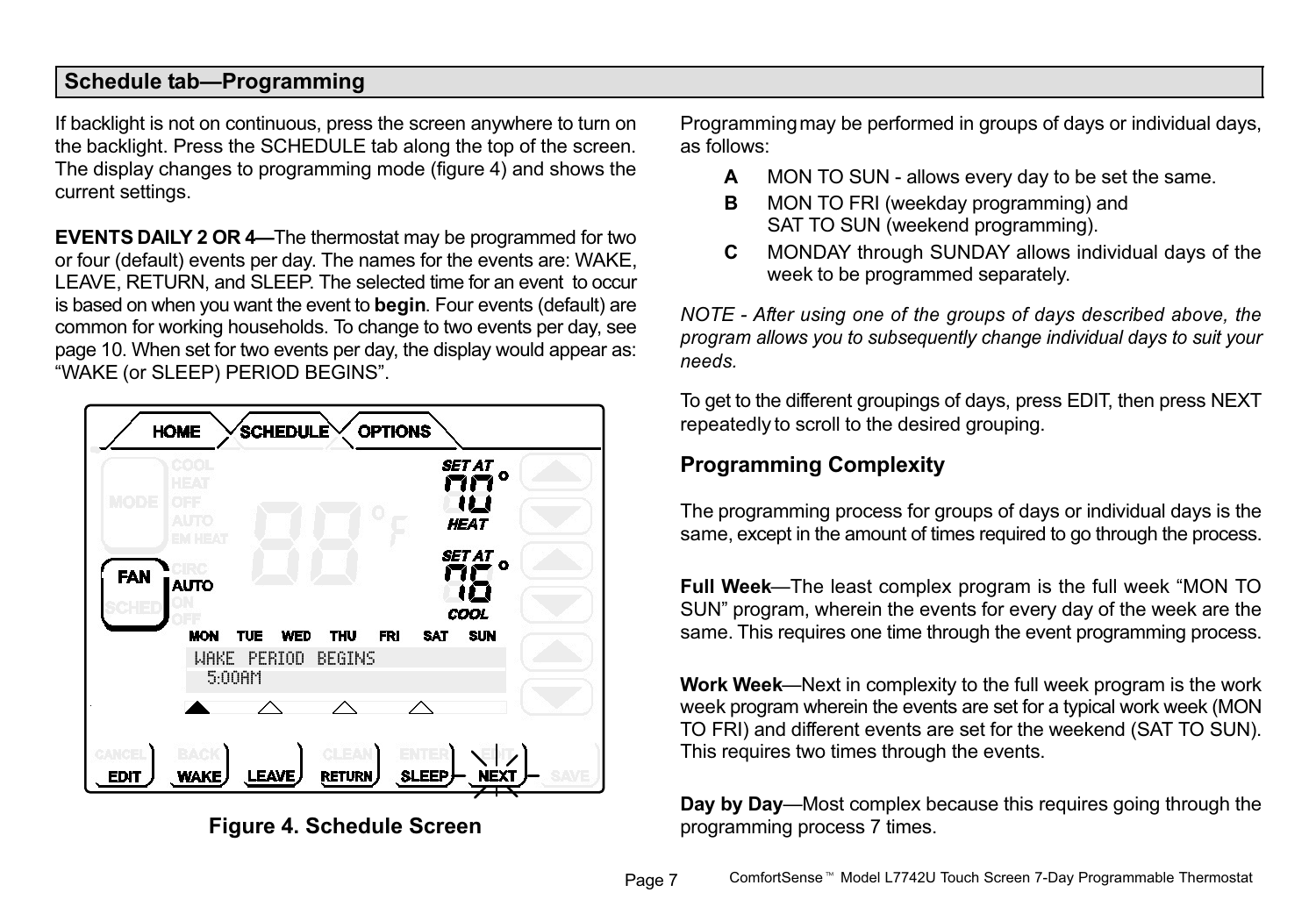## <span id="page-7-0"></span>Schedule Screen-Programming

#### Days & Events Programming process

|   | Action                                                                                 | Display shows                                                                   |
|---|----------------------------------------------------------------------------------------|---------------------------------------------------------------------------------|
| 1 | Press SCHEDULE tab                                                                     | <b>SCHEDULE</b> screen                                                          |
| 2 | Press EDIT                                                                             | UP/DOWN arrows on right-hand<br>side of screen; EDIT changes to<br>CANCEL       |
| 3 | Press NEXT to highlight the de-<br>sired grouping of days                              | Days change to match selected<br>group, e.g. MON TUE WED THU FRI                |
| 4 | Press an event: WAKE (default),<br>LEAVE, RETURN, & SLEEP to<br>select for programming | Filled triangle above event<br>indicates which event is selected<br>for change  |
| 5 | Press UP/DOWN arrows to<br>select desired temperature                                  | After change is made, SAVE<br>appears in the bottom right-hand<br>of the screen |
| 6 | Press FAN repeatedly to select<br>desired fan mode                                     | Fan indicator displays selection<br>(ON, AUTO, or CIRC)                         |
| 7 | Press UP/DOWN arrows to<br>adjust start time for<br>selected event                     | Information area displays start<br>time                                         |

8 Repeat steps 4 − 7 for all remaining events.

(If you selected other than MON TUE WED THU FRI SAT SUN), continue; otherwise, skip to step 11.

- 9 Press NEXT for the next group or the next day Days change to match selected group, e.g. SAT SUN
- 10 Repeat steps 3 through 8 for the remaining days, if necessary.
- 11 Press SAVE when all events and days are programmed as desired The changes are made and the schedule screen reappears.



## Figure 5. Programming days and events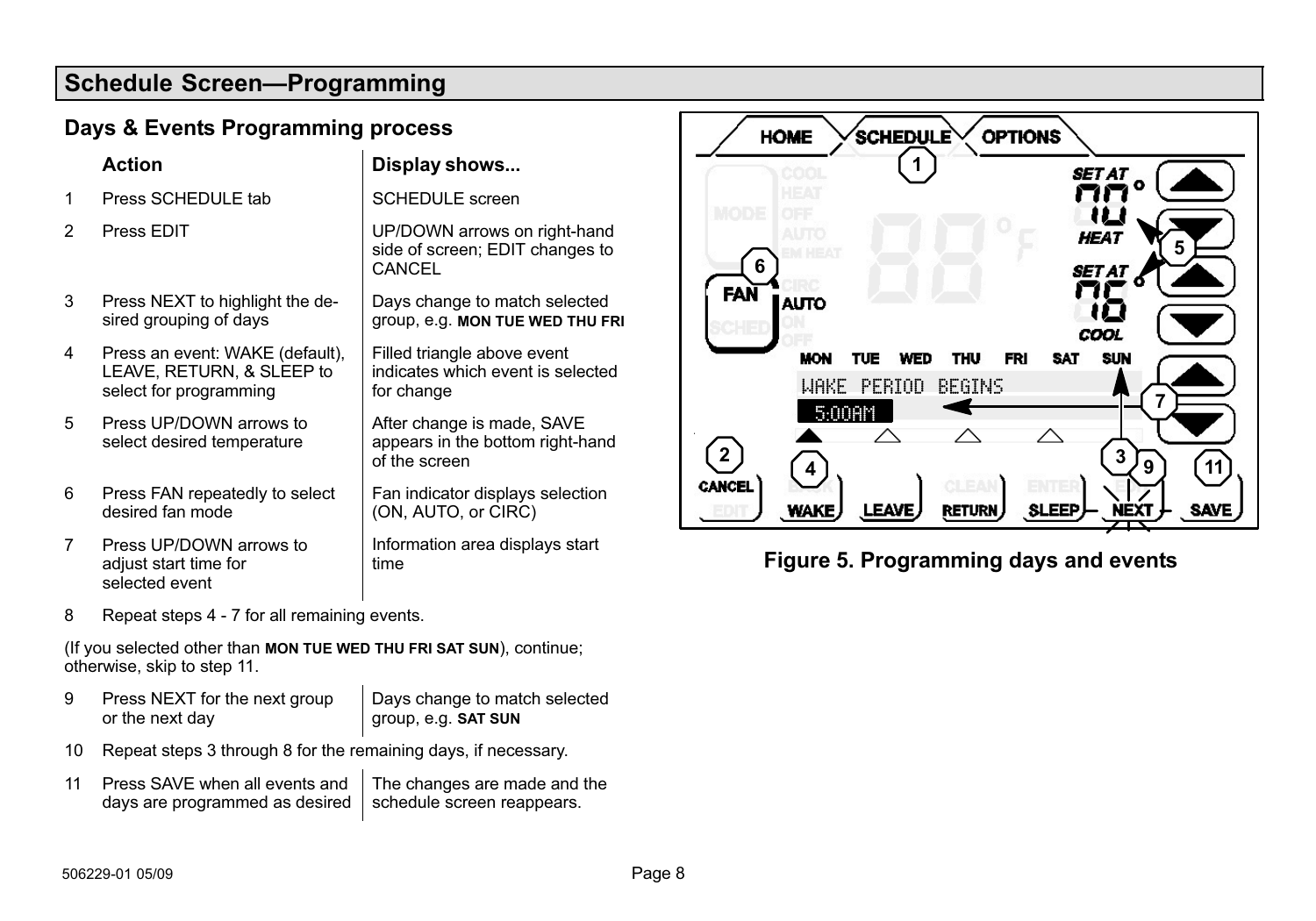## <span id="page-8-0"></span>**Options Screen-Reminders & User Settings**

## CLEAN button [OPTIONS TAB > [CLEAN] ]

When you select the OPTIONS tab, two buttons appear near the bottom of the screen labeled CLEAN and ENTER. Press the CLEAN button to deactivate the "touch" zones for 30 seconds. Clean the screen with a soft cloth and a mild glass cleaning solution.

The Options screen provides user and installer access to the various features for setup and access to the reminders.



## Reminders [OPTIONS TAB > REMINDERS > [ENTER] ]

Set timers from 1 to 24 months in either calendar time or system run time. Reminders appear when it is time to service the following (for more details on REMINDERS, see [Page 15\)](#page-14-0):

| REPLACE MEDIA FILTER | REPLACE UV LAMP      |
|----------------------|----------------------|
| DUE FRI JUN 12 09    | DUE FRI SEP 11 09    |
| ROUTINE SYS CHECK-UP | PURE AIR MAINTENANCE |
| DUE IN 2160 HOURS    | DUE FRI SEP 11 09    |
| REPLACE HUM PAD      | (CUSTOM REMINDER 1)  |
| DUE FRI JUN 12 09    | DUE WED OCT 21 09    |

#### User Settings [OPTIONS TAB > USER SETTINGS > [ENTER] ]

| 12 OR 24 HOUR<br><b>BACKLIGHT INTENSITY</b><br><b>BACKLIGHT SETTING</b><br>COOLING LIMIT<br>DATE/TIME<br><b>DISPLAY INFO</b> | Page 9<br>Page 11<br>Page 11<br>Page 11<br>Page 9<br>Page 10 | F/C<br><b>FAN CIRCULATE</b><br><b>HEATING LIMIT</b><br><b>HUMIDITROL ADJUST</b><br><b>HUMIDITY SETTING</b><br><b>SECURITY LOCK</b> | Page 9<br>Page 10<br>Page 11<br>Page 11<br>Pages 11, 12, 13<br>Page 11 |
|------------------------------------------------------------------------------------------------------------------------------|--------------------------------------------------------------|------------------------------------------------------------------------------------------------------------------------------------|------------------------------------------------------------------------|
|                                                                                                                              |                                                              |                                                                                                                                    |                                                                        |
| EVENTS DAILY 2 OR 4                                                                                                          | Page 10                                                      | <b>VIEW CONTACT INFO</b>                                                                                                           | Page 10                                                                |

Press the OPTIONS tab; use the arrows to select USER SETTINGS. Press ENTER.

USER SETTINGS INSTALLER SETTINGS



The following items are available for modifying. Follow the instructions for each parameter.

DATE/TIME-Set month, day, year, hour, and minute using DATE/ TIME option. Select DATE/TIME; press ENTER. Small, filled up-arrow indicates selected column; use up/down arrows to adjust; press box below each small up-arrow to select each column. Adjust; press SAVE.

|        | <b>FFR</b><br>MON | 11<br>nav | 2008 12PM<br>УR | ΗR | 49<br>MIN |             |
|--------|-------------------|-----------|-----------------|----|-----------|-------------|
| CANCEL |                   |           |                 |    |           | <b>SAVE</b> |

F/C—default is Fahrenheit; to change to Celsius, scroll to F/C; press ENTER. Use arrows to change to C; press SAVE.

F OR C  $DFF$ AULT $(F)$ 



12 OR 24 HOUR clock—default is 12H; to change, scroll to 12 OR 24 HOUR; press ENTER. Use arrows to change to 24H; press SAVE.

12 OR 24 HOUR DEFAULT(12HR)



Page 9 ComfortSense Model L7742U Touch Screen 7-Day Programmable Thermostat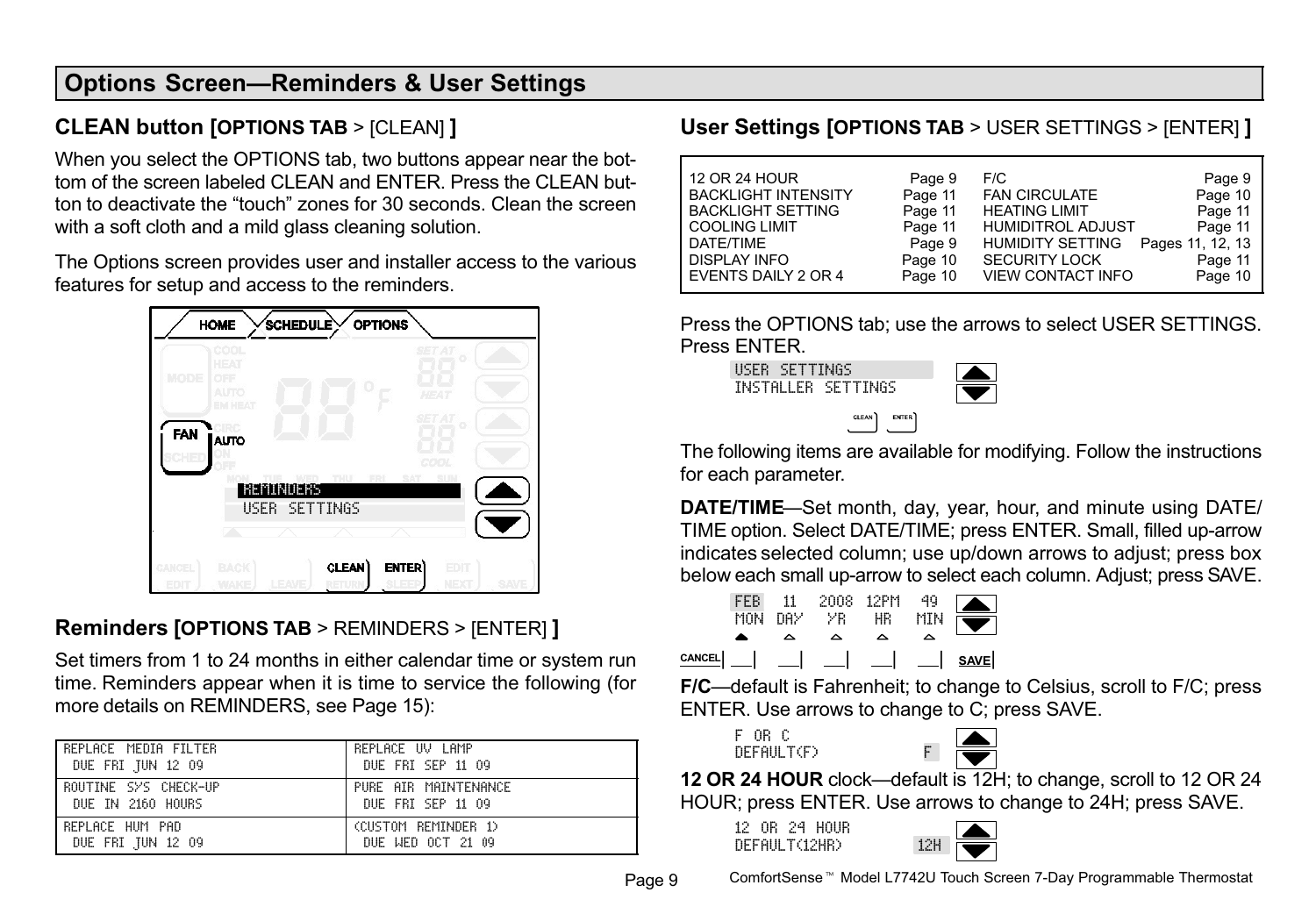#### <span id="page-9-0"></span>**Options tab-User Settings (continued)**

**EVENTS DAILY 2 OR 4**—default is 4; to change, scroll to EVENTS DAILY 2 OR 4; press ENTER. Use arrows to change to 2; press SAVE.

EVENTS DAILY 2 OR 4 DEFAULT(4) 2



VIEW CONTACT INFO-scroll to VIEW CONTACT INFO from the user settings menu; press ENTER. Use BACK to return to menu. (To set this to display on the home screen, see DISPLAY INFO.)

DISPLAY INFO-controls what is displayed in the field below the temperature and above the time on the HOME screen; it may display OUT-DOOR TEMP, INDOOR RH (relative humidity), and CONTACT INFO or any combination of the three, or none if all three are set to OFF.

Scroll to DISPLAY INFO; press ENTER. Use arrows to select OUT-DOOR TEMP. INDOOR RH or CONTACT INFO; press ENTER.

DISPLAY INFO OUTDOOR TEMP INDOOR RH CONTACT INFO



NOTE - When turning ON the OUTDOOR TEMP option "OUT-DOOR SENSOR REQUIRED" will display if the physical sensor is not installed.

NOTE − If outdoor sensor is not present and if user tries to select the options DISPLAY INFO −> OUTDOOR TEMP or HUMIDITROL a message is displayed "OUTDOOR SENSOR REQUIRED" instead of scroll options for these menus. Information about installing the sensor is described on [Page 15.](#page-14-0)

For INDOOR RH, use arrows to select ON or OFF; then press SAVE.

INDOOR RH DEFAULT(OFF)



For OUTDOOR TEMP, select ON or OFF; then press SAVE.

OUTDOOR TEMP DEFAULT(OFF)



For CONTACT INFO, select ON or OFF; then press SAVE.

CONTACT INFO  $DFF$ AULT $(OFF)$ 



FAN CIRCULATE—As an option to running the fan all the time, fan circulate allows the user to decide how much the fan will run during periods of equipment inactivity. The fan ON time is always set to 5 minutes. This option will cause the fan to come on more or less frequently. The default is 35%; to change, scroll to FAN CIRCULATE; press ENTER. Use arrows to change to 15, 25, or 45%; press SAVE.

FAN CIRCULATE DEFAULT(35%)



15% (9 minutes fan run time per hour) 25% (15 minutes fan run time per hour) 35% (21 minutes fan run time per hour) 45% (27 minutes fan run time per hour).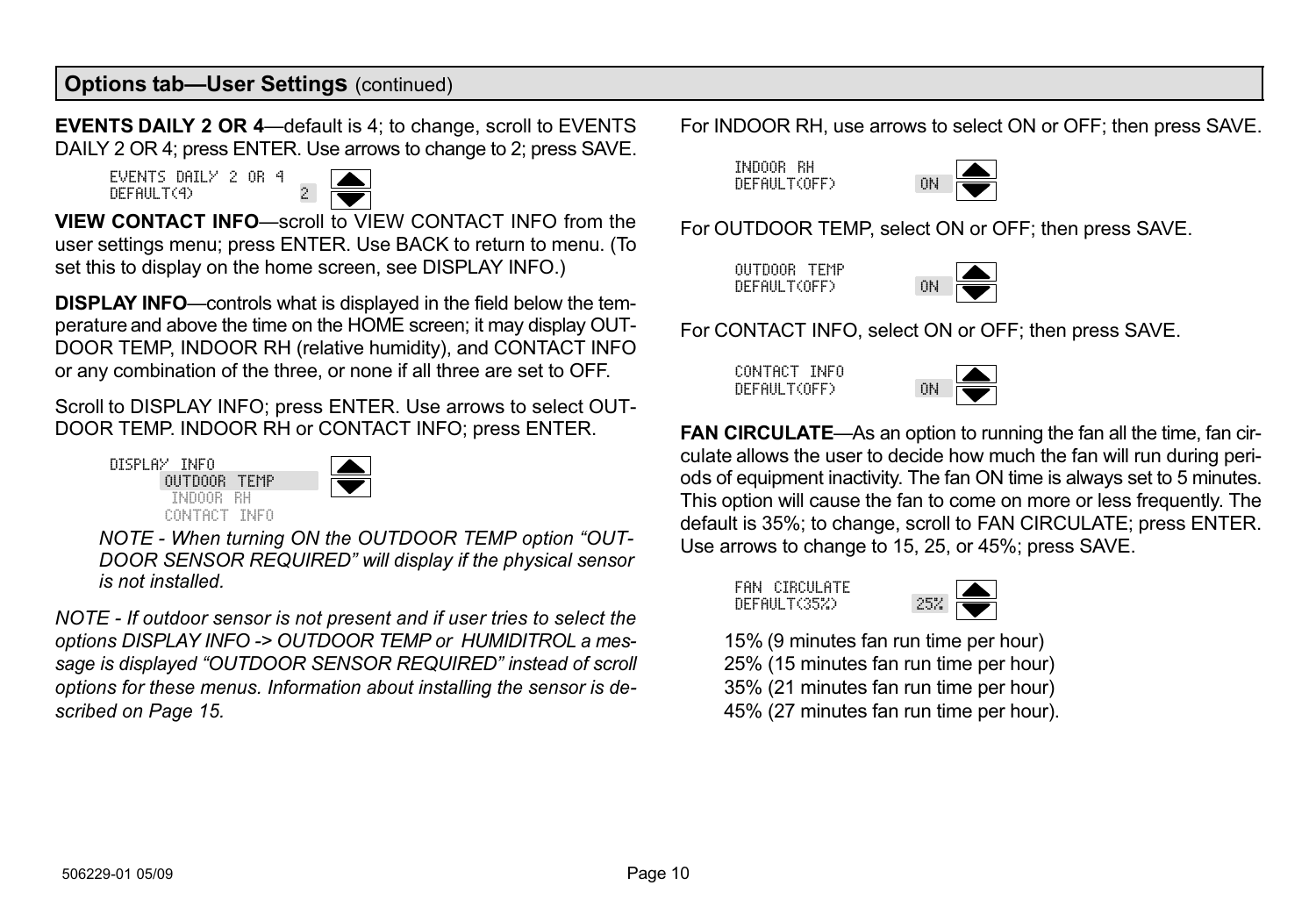#### <span id="page-10-0"></span>**Options tab-User Settings (continued)**

**COOLING LIMIT**—This limits the temperature at which the thermostat may be set for cooling (default is 50º); to change to any degree between 45ºF and 90ºF, scroll to COOLING LIMIT; press ENTER. Use arrows to change to desired temperature; press SAVE.

COOLING LIMIT DEFAULT(50°F)



HEATING LIMIT-This limits the temperature at which the thermostat may be set for heating (default is 85º); to change to any degree between 45ºF and 90ºF, scroll to HEATING LIMIT; press ENTER. Use arrows to change to desired temperature; press SAVE.

HEATING LIMIT DEFAULT(85°F)



HUMIDITY SETTING—See separate sections - Humidify [\(Page 12](#page-11-0)) and Dehumidify ([Page 13\)](#page-12-0).

HUMIDITROL ADJUST—If Humiditrol<sup>®</sup> is enabled in the installer settings, then this adjustment affects overcooling operation. Overcooling ranges from 2°F below the **cooling** setpoint (MIN setting) down to 2°F above the **heating** setpoint (MAX setting). Halfway between the two settings is the MID setting. The default setting is MAX; to change to MID or MIN, scroll to HUMIDITROL ADJUST; press ENTER. Use arrows to scroll to MID or MIN; then press SAVE.

HUMIDITROL ADJUST  $DF$ FAULT (MAX)



NOTE − Humiditrol® does not function if the outdoor temperature is 95ºF or greater nor when the indoor temperature is 65ºF or less.

BACKLIGHT SETTING- default is POWER SAVE; scroll to BACK-LIGHT SETTING; press ENTER. Use arrows to change to CONTINU-OUS; press SAVE.

BACKLIGHT SETTING DEF(SAVE) POWER SAVE



**BACKLIGHT INTENSITY**—default is 100%; scroll to BACKLIGHT IN-TENSITY; press ENTER. Use arrows to change to 20 to 100% in 20% increments; press SAVE.

BACKLIGHT INTENSITY DEFAULT(100%)



SECURITY LOCK—default - no locks at all - this provides two methods of locking the thermostat:

Answer YES to ALLOW TEMP ADJUST—anyone can make temperature setpoint changes without entering a 3−digit code.

Answer NO to ALLOW TEMP ADJUST—prevents making any changes at all until the 3−digit code is entered.

Scroll to SECURITY LOCK and press ENTER; ALLOW TEMP AD-JUST screen appears; press box below YES or NO.

|        |     | ALLOW TEMP ADJUST |    |
|--------|-----|-------------------|----|
|        | УFS |                   | NΩ |
|        |     |                   | ⌒  |
| CANCEL |     |                   |    |

The ENTER LOCK CODE screen appears.

|               |   | <b>ENTER LOCK CODE</b> |  |             |
|---------------|---|------------------------|--|-------------|
|               | n |                        |  |             |
|               |   |                        |  |             |
| <b>CANCEL</b> |   |                        |  | <b>SAVE</b> |

To enter the lock code, press box below each small up-arrow to select each column. Use up/down arrows to enter a number, then press the box below the next number and repeat to enter a 3-digit lock code; write down the number for future reference; press SAVE.

NOTE − If the security code is forgotten or misplaced, use the universal code -864" to unlock.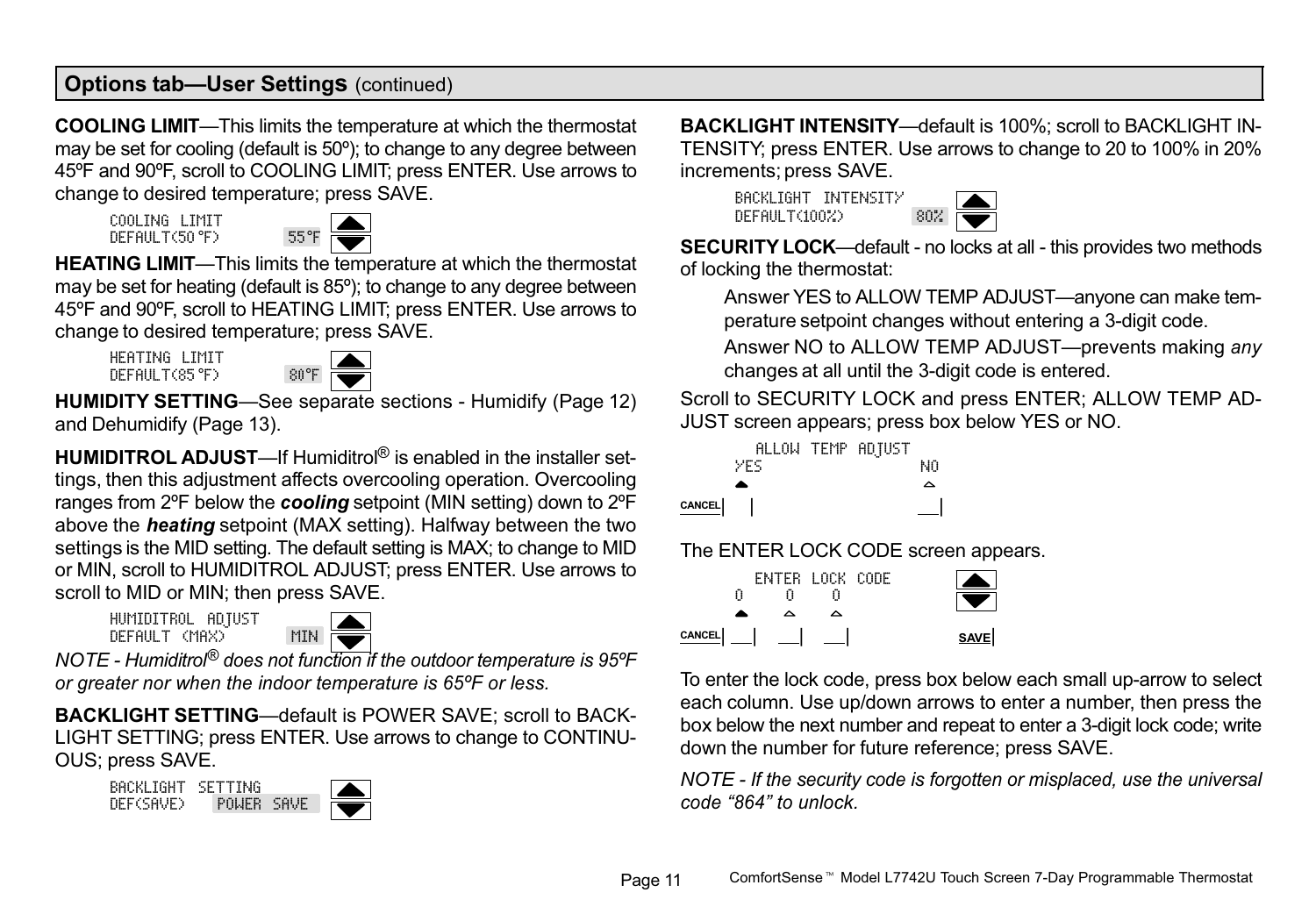#### <span id="page-11-0"></span>Humidification

**BASIC & PRECISION**—if set up by the installer settings for BASIC or PRECISION, this adjustment controls the relative humidity (RH) between 15 and 45%.

Scroll to HUMIDITY SETTINGS; press ENTER. Press the box below HUMIDIFY.

```
 HUMIDITY MODE
HUMIDIFY DEHUMIDIFY
 | |
```
Use up/down arrows to change the humidity setpoint (between 15 and 45%); press SAVE.

HUM SETPOINT  $DFFAllIT (45%)$ 



**DEWPOINT**—if set up by the installer settings for DEWPOINT, this adjustment (only when in heating mode) will change the humidification setpoint based on the outdoor temperature and a user−defined dew point adjustment setting. When humidifying, if condensation forms on the windows, the dewpoint should be adjusted in the range of −15 to −5%; if the home feels dry, set dewpoint upward in the range of +5 to +15%.

Scroll to HUMIDITY SETTINGS; press ENTER. Press the box below HUMIDIFY.



Use up/down arrows to change the dewpoint (between +15 and −15%); press SAVE.





NOTE − Dewpoint adj available only when outdoor sensor is attached.

OFF-if OFF selected in installer settings for both humidify and dehumidify, this message appears when HUMIDITY SETTING is pressed: HUMIDITY MODES OFF

If OFF is selected by the installer settings for HUMIDIFY but DE-HUMIDIFY is on, the dehumidification menu appears (this setpoint adjust has NO effect on humidification):

DEHUM SETPOINT  $DF$  $H$  $H$  $T$   $(50%)$ 

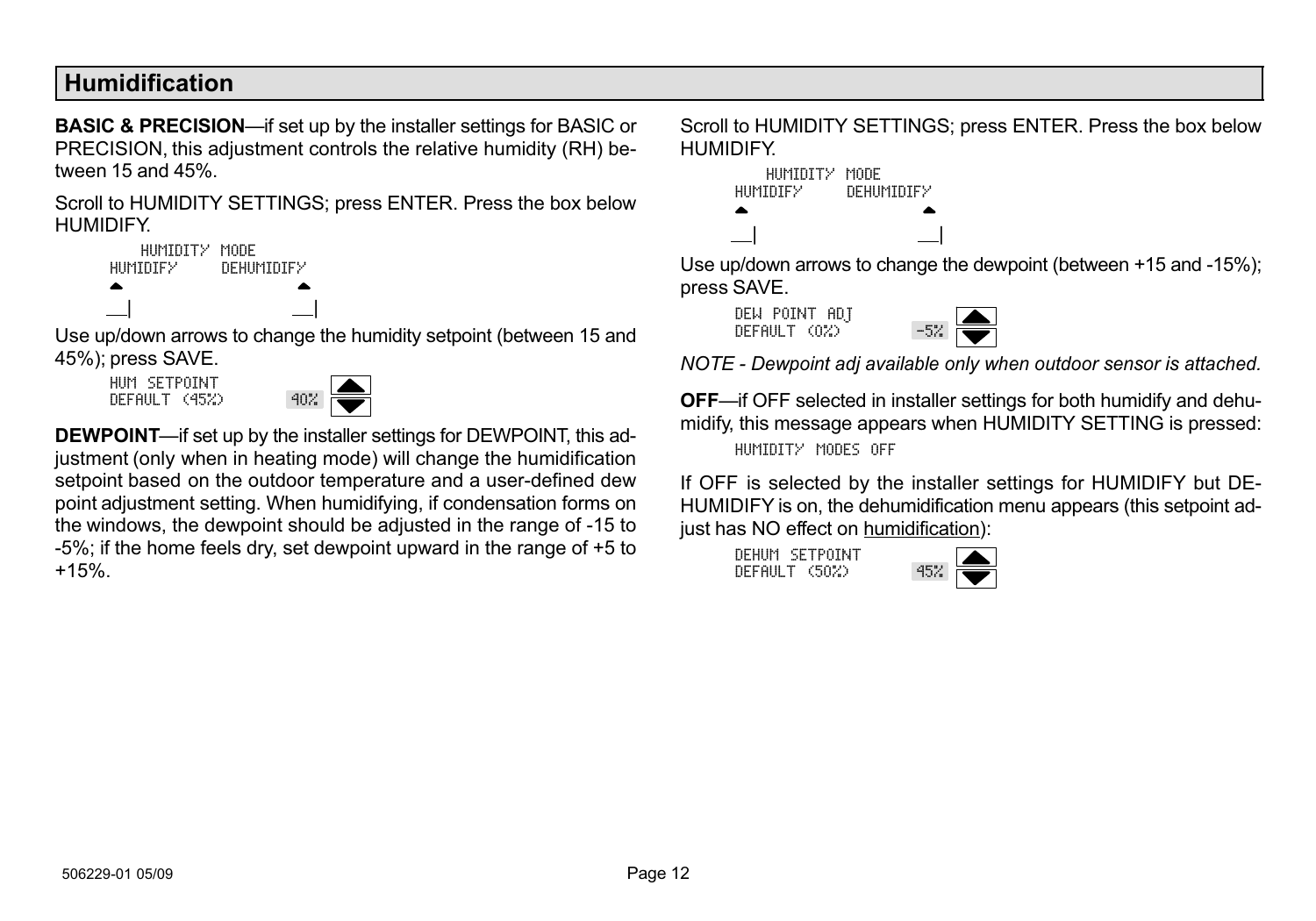## <span id="page-12-0"></span>Dehumidification

If your system is set up to control dehumidification, this adjustment controls the relative humidity (RH) between 45 and 60%. Scroll to HUMID-ITY SETTINGS; press ENTER. Press the box below DEHUMIDIFY.



Use up/down arrows to change the humidity setpoint (between 45 and 60%); press SAVE.

DEHUM SETPOINT DEFAULT(50%)



**OFF**—If your system is set up for neither humidifying or dehumidifying the air, this message appears when HUMIDITY SETTING is pressed:

HUMIDITY MODES OFF

If your system is set up for humidifying but not dehumidifying, the humidification menu appears when HUMIDITY SETTING is pressed (this setpoint adjust has NO effect on dehumidification):

HUM SETPOINT DEFAULT(45%)



## Humiditrol® Enhanced Dehumidification Accessory (EDA)

If your system includes a Humiditrol® Enhanced Dehumidification Accessory, if an outdoor sensor is installed, and if Humiditrol mode is selected in the installer settings, the following setting is available:

Scroll to HUMIDITY SETTINGS in user settings to confirm that you can control the DEHUMIDIFY setting.



HUMIDITROL ADJUST is available in the user settings. The default setting is MAX dehumidification but can be changed to MID or MIN. Use arrows to scroll to MID or MIN; then press SAVE.

HUMIDITROL ADJUST DEFAULT (MAX) MIN

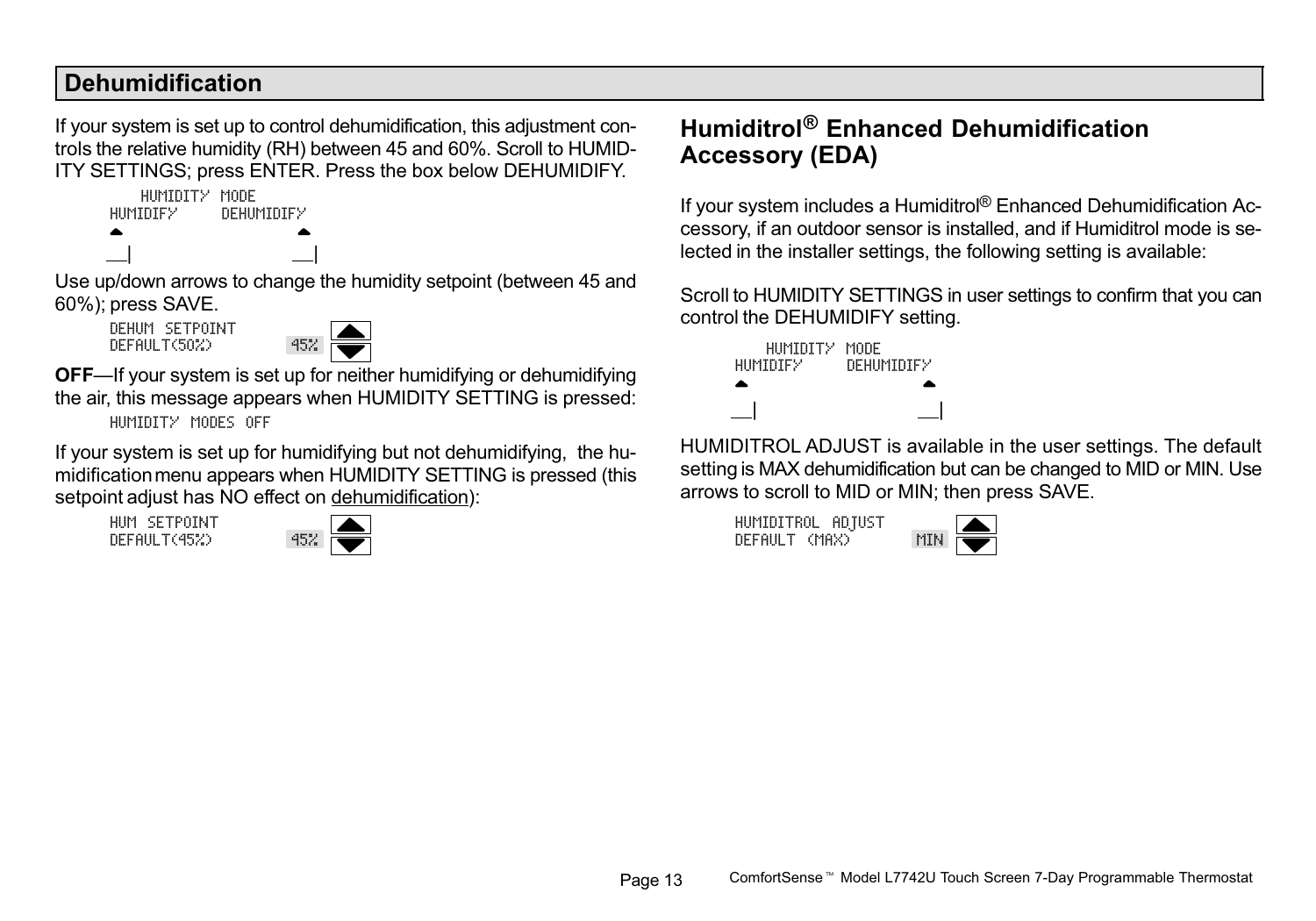## <span id="page-13-0"></span>Temporary Temperature Change—Pause the Schedule

Two types of temperature changes may be made: temporary (while in the SCHEDule ON mode) or permanent (while in SCHEDule OFF).

NOTE − If autochangeover is enabled at the time a temperature hold is invoked, the thermostat MAY CHANGE OVER from heating to cooling and vice versa, to maintain the temperature hold setpoint. The autochangeover deadband (minimum separation between the heat and cool set points) is still used to determine whether changeover occurs. This applies to all of the following hold modes.

#### Temporary Temperature Changes (schedule ON)

While the system is running with the schedule ON, any change to the temperature settings may be made for the default time (approximately 3 hours) or for as long or short a time as you wish. Therefore, following the procedure will set a HOLD on the schedule for a few hours or for up to 45 days. Figure 6 shows a typical screen set in the AUTOchangeover mode. If the SYSTEM were set in HEAT, COOL, or EM HEAT mode, only the top set of arrows appear.

- 1. On the home screen, press the UP or DOWN arrow to adjust to the desired temperature.
- 2. A set of arrows appears to the right of the information display; use these arrows to adjust the hold period for as long as desired, or, if not changed, this setting will hold for approximately 3 hours.
- 3. Press SAVE.
- 4. After saving, "ON" next to the SCHED button flashes slowly, and the information display alternates between the following:

HOLD SETTING UNTIL WKD MMM DD HH:MMMM

and

PRESS SCHED TO RESUME PROGRAM 5. After the 3 hours expires, the scheduled programming will resume, OR, press SCHED to cancel the hold.

#### Permanent Temperature Changes (schedule OFF − non− programmable operation)

To make a change for an undefined time span, the schedule must be turned OFF. The setpoint is maintained indefinitely.

- 1. From the home screen, press SCHED to turn the scheduled programming OFF.
- 2. Press the UP or DOWN arrow to set the temperature to the desired temperature.

The information display field continues to display the active mode, outdoor temperature, indoor relative humidity. Turning the schedule back ON (press SCHED box on home screen) will cancel a permanent hold and return to the event-programmed mode.

| <b>OPTIONS</b><br><b>HOME</b><br>SCHEDULE <sup>\</sup>                                                                        |
|-------------------------------------------------------------------------------------------------------------------------------|
| <b>SET AT</b><br>۰<br>ורי<br>4<br><b>MODE</b><br>о<br><b>AUTO</b><br>HEAT<br><b>SET AT</b><br>۰<br>ON<br><b>SCHED</b><br>COOL |
| SUN<br>MON<br>THU<br>FRI<br>SAT<br>TUE<br>WED<br>HOLD<br>TING<br>UNTIL<br>SF<br>10:49AM<br>0CT.<br>- 10                       |
| <b>CANCEL</b><br>SAVE                                                                                                         |

Figure 6. Setting a Hold on the Schedule